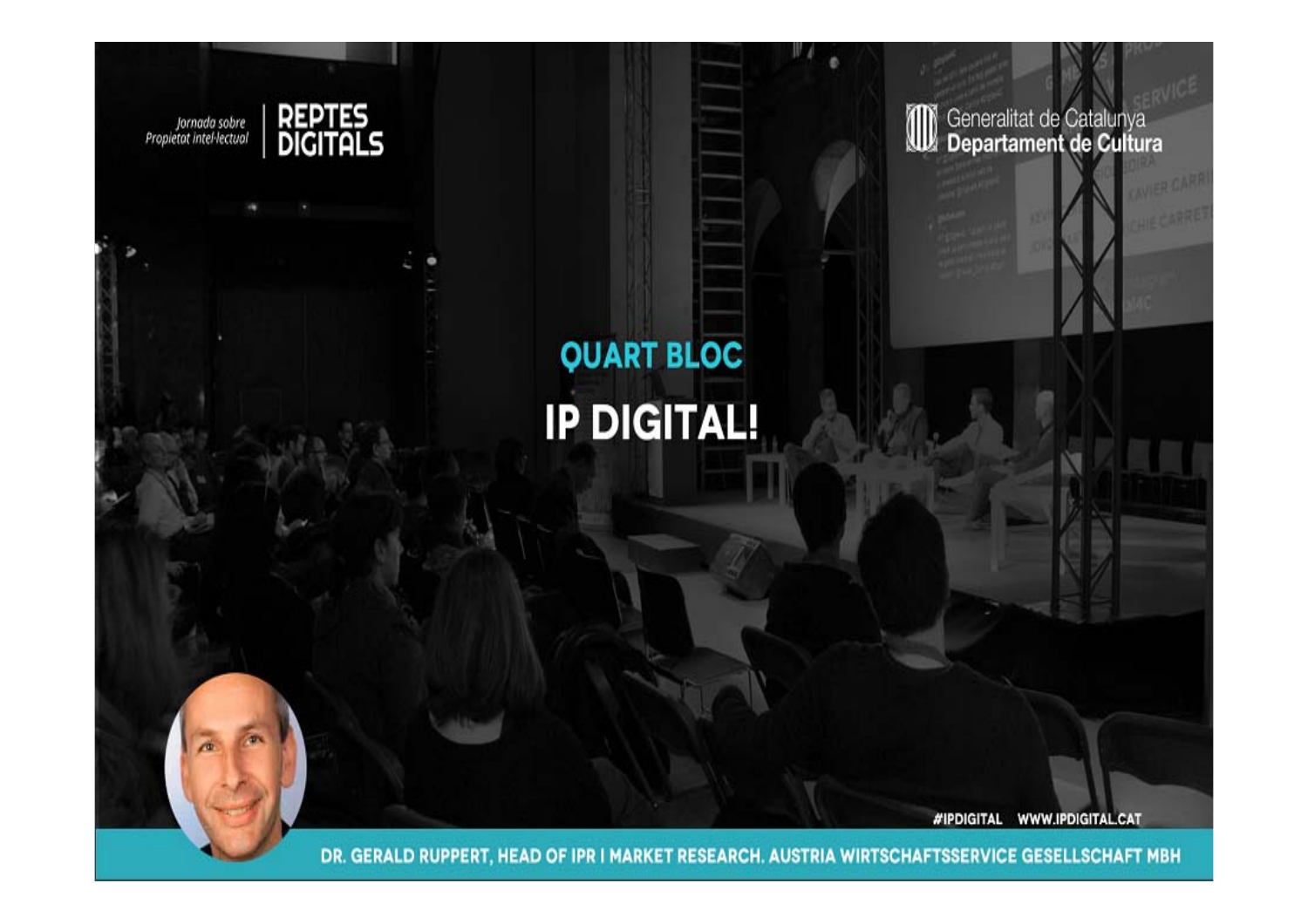

### **discover.IP – a service for SME to foster IP-awareness**

**Gerald Ruppert 22 january 2015**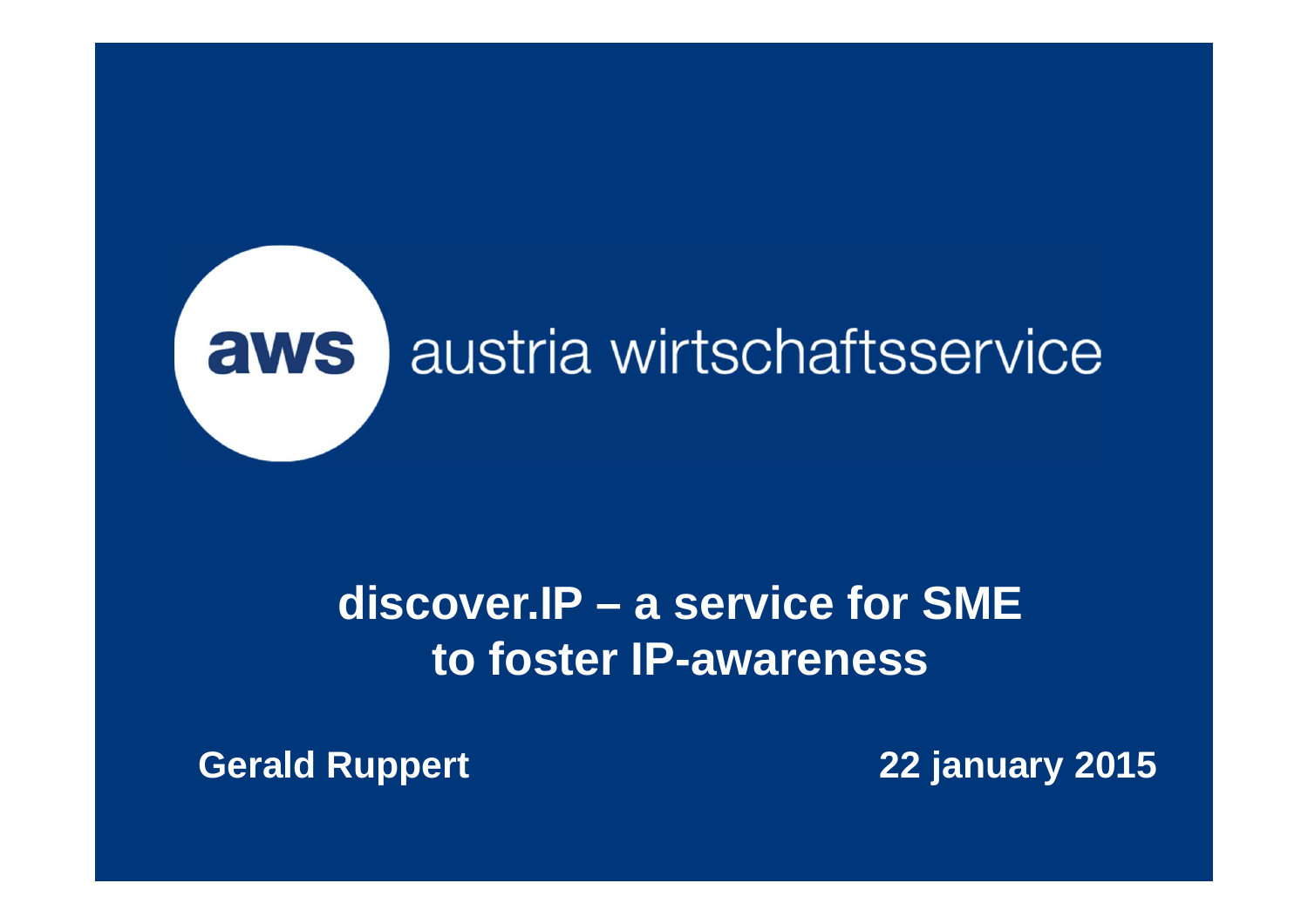

### About aws

**Owners**





**Mission**

 **Fostering & supporting innovation to strengthen the competiveness of Austrian's economy**

**Core activities**

 Business financing & consulting (Implementation of support, awareness & consultancy programmes for enterprises, esp. SMEs)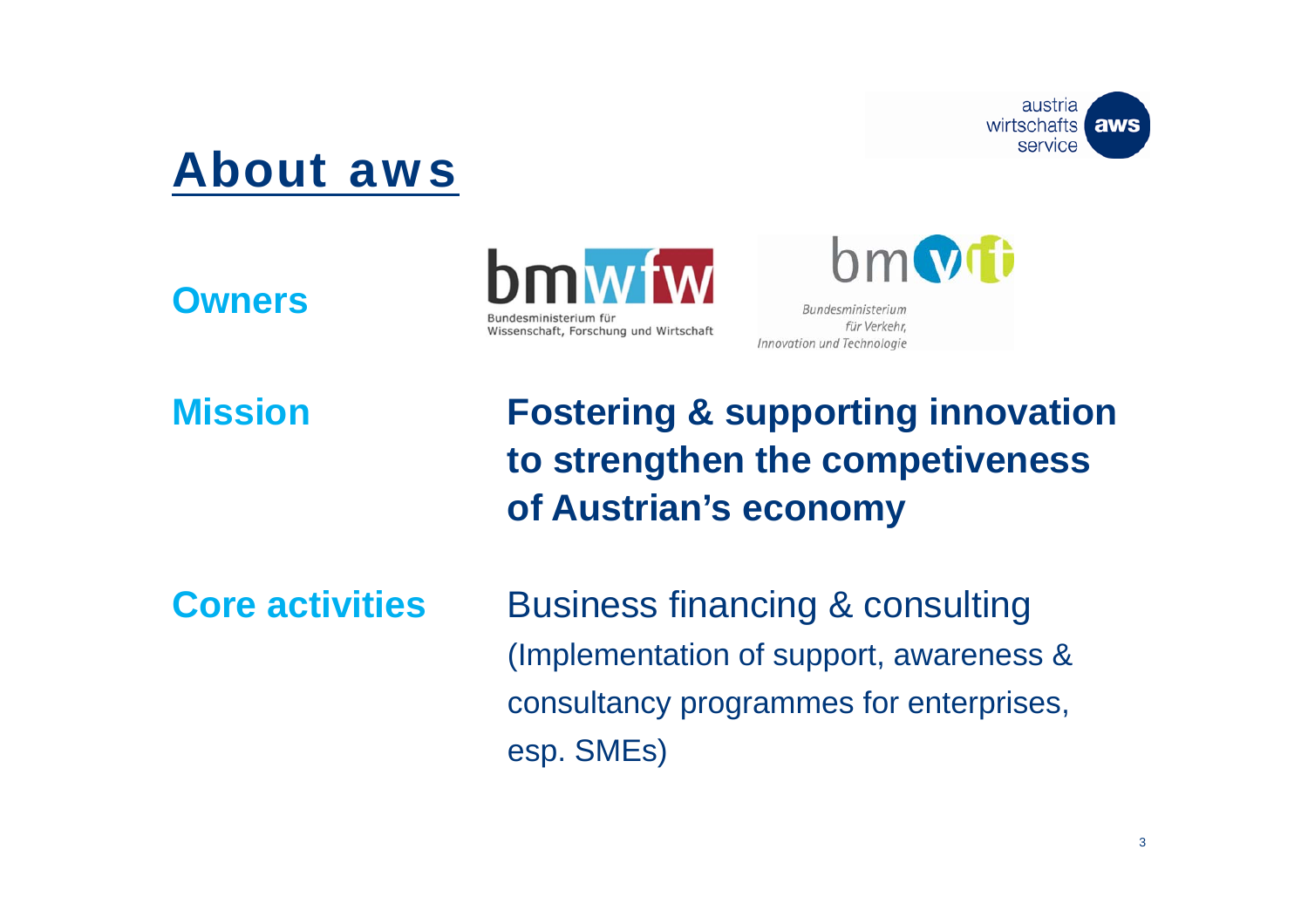

### Instruments offered by aws

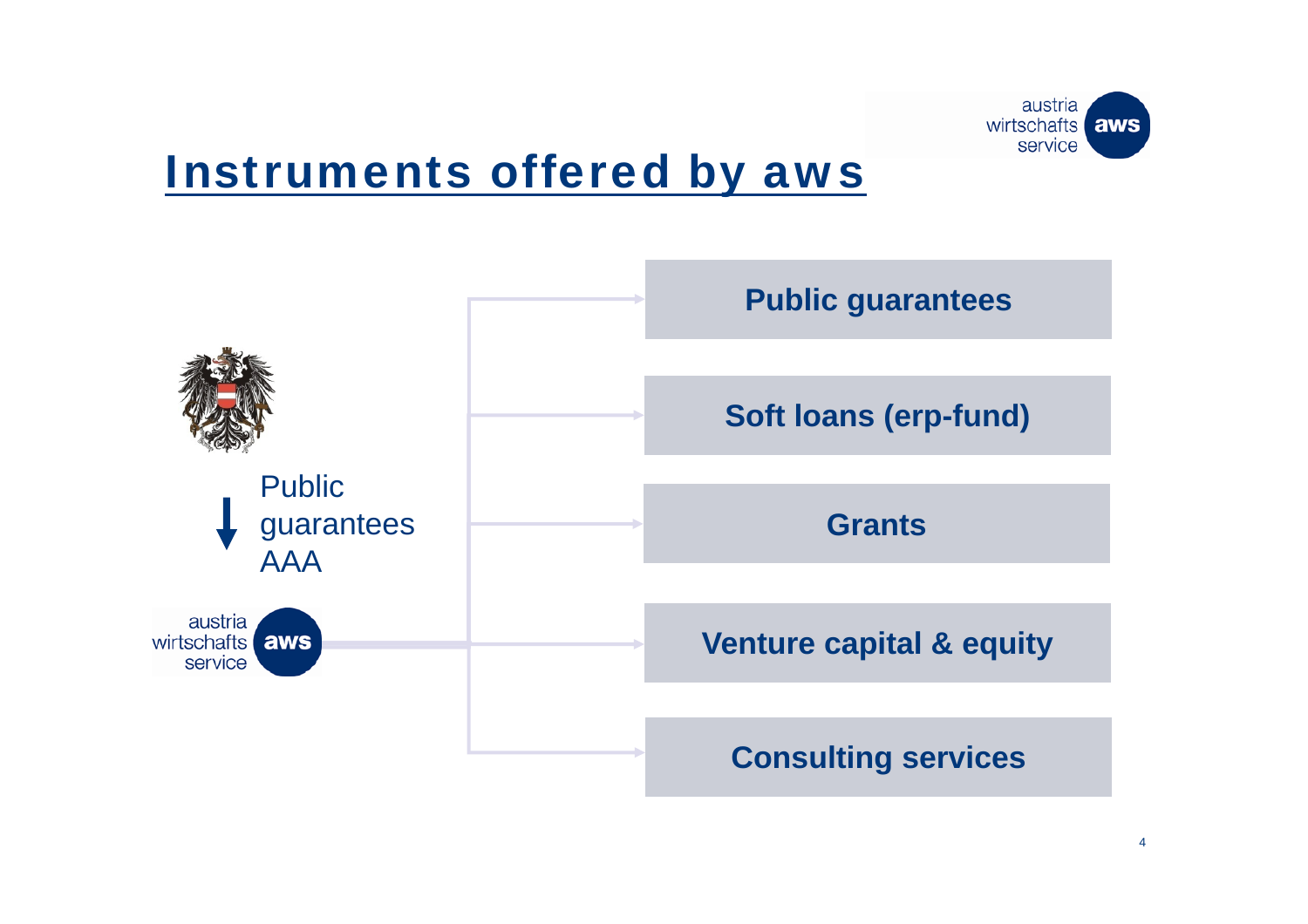



Promoting and deepening the knowledge of Austrian SMEsto optimize the usage of their Intellectual Property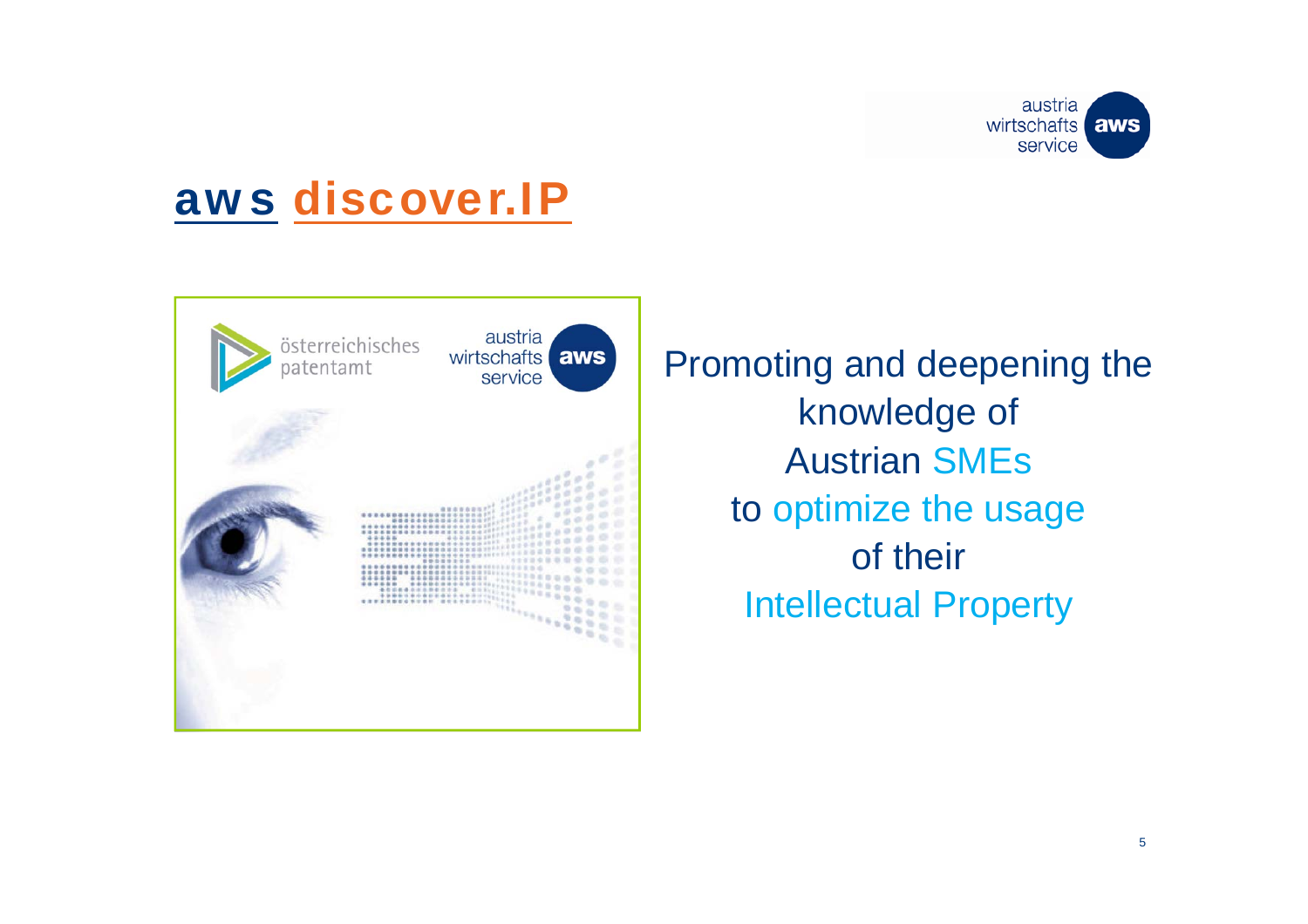

**Cooperation** 



austria wirtschafts aws service

### Austrian Patent Office' know how

- $\bullet$  IPR mechanisms (patents, utility models, trademarks, design)
- $\bullet$ Technology search

#### austria österreichisches wirtschafts aws atentamt service

#### aws' know how

- $\bullet$ Market mechanisms
- $\bullet$ Business development
- $\bullet$  IP-Strategy development
- $\bullet$  Innovation management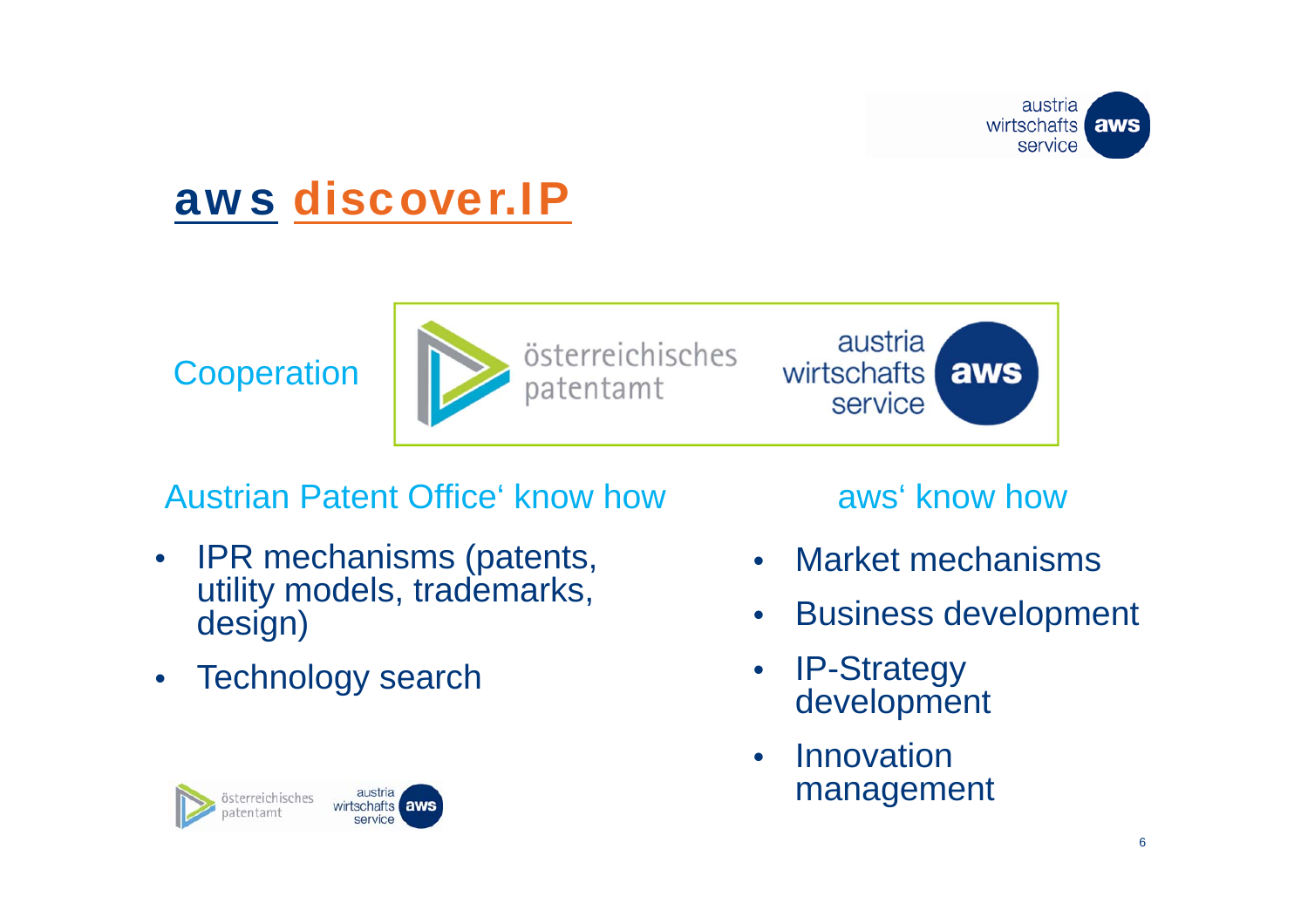

- Services
	- Experts from aws and Austrian Patent Office thoroughly analyze the sources, protection measures and use of intellectual property.
	- Company strategy, existing property rights, contracts, risks of know-how loss etc. are gathered for further investigation.
	- $\equiv$ The results of the analysis and suggestions are summarized in a report.
	- $\equiv$ The report is presented in a second meeting.

#### Target group

 The programme focusses on technology-oriented SMEs which intend to systematically use their intellectual property rights.

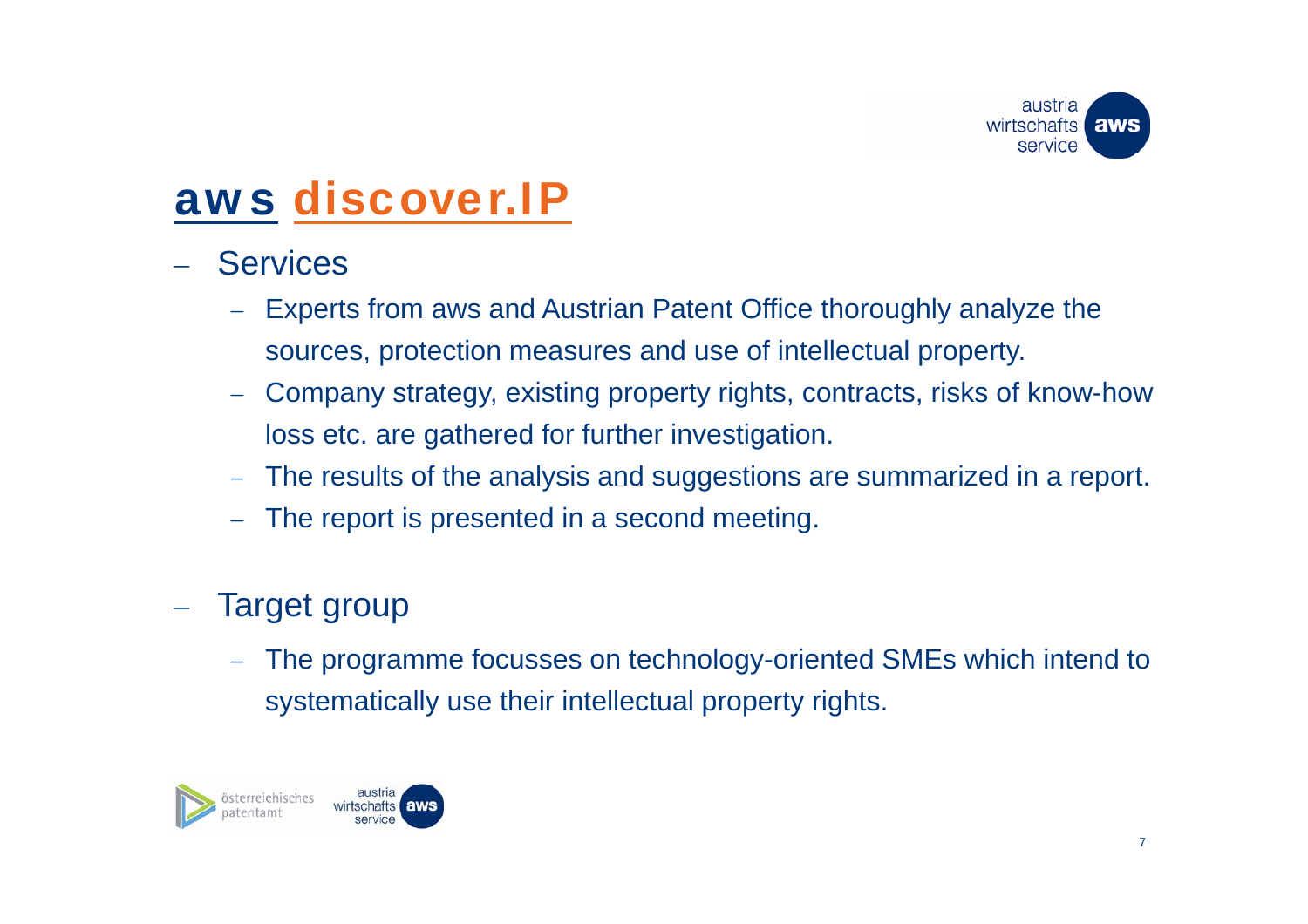

- What is the content of discover.IP?
	- $\overline{\phantom{m}}$ Company (strategy / products / market / region)
	- $\equiv$ Identifying potential IP-sources within the company
	- $\frac{1}{2}$ Highlighting possible IP protection measures
	- Know-how loss: risks and sources
	- IPR clauses in contracts
	- $\equiv$ Innovation management
	- $\equiv$ Basis for strategic decisions

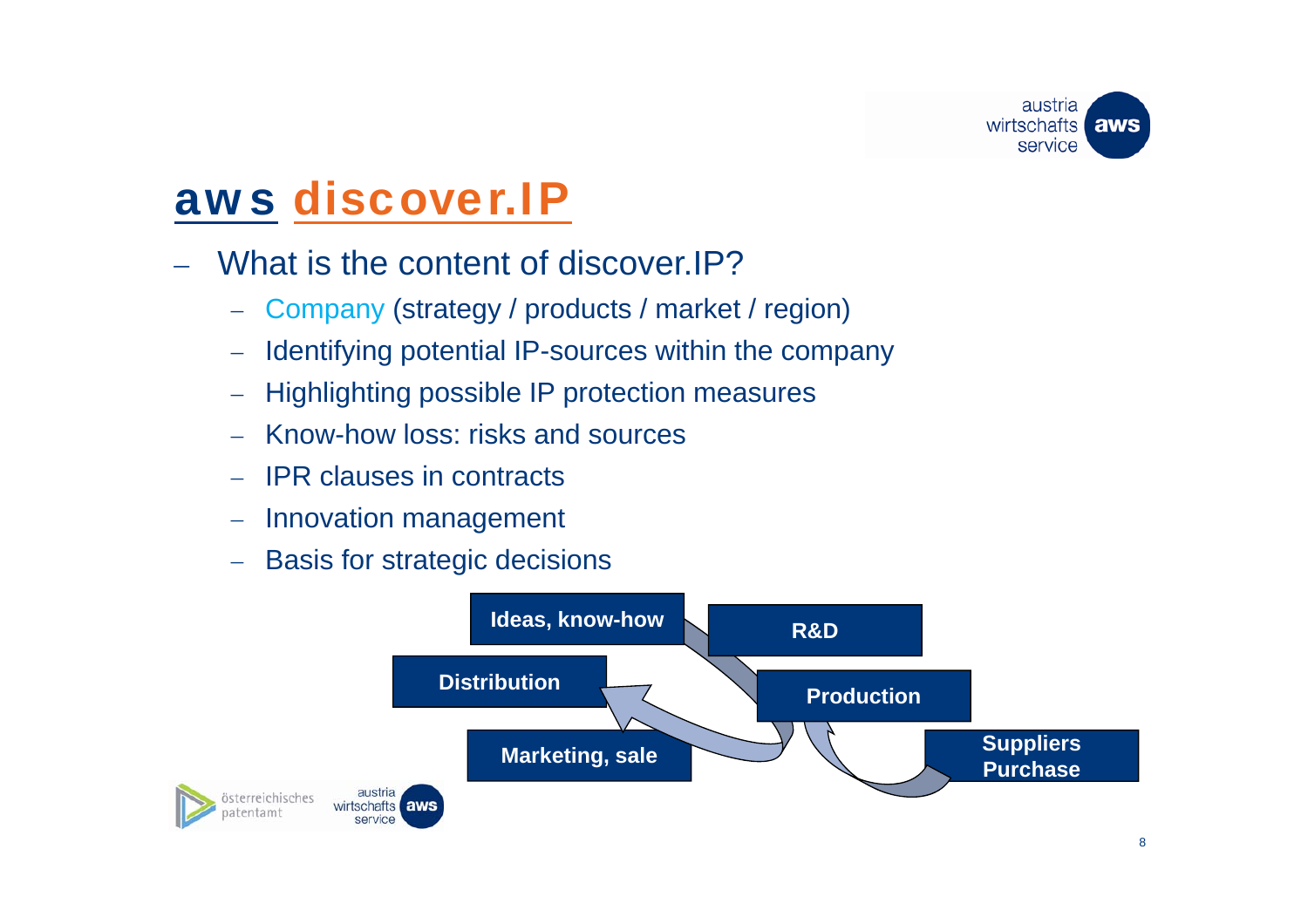

 $\overline{\phantom{m}}$ discover.IP project schedule



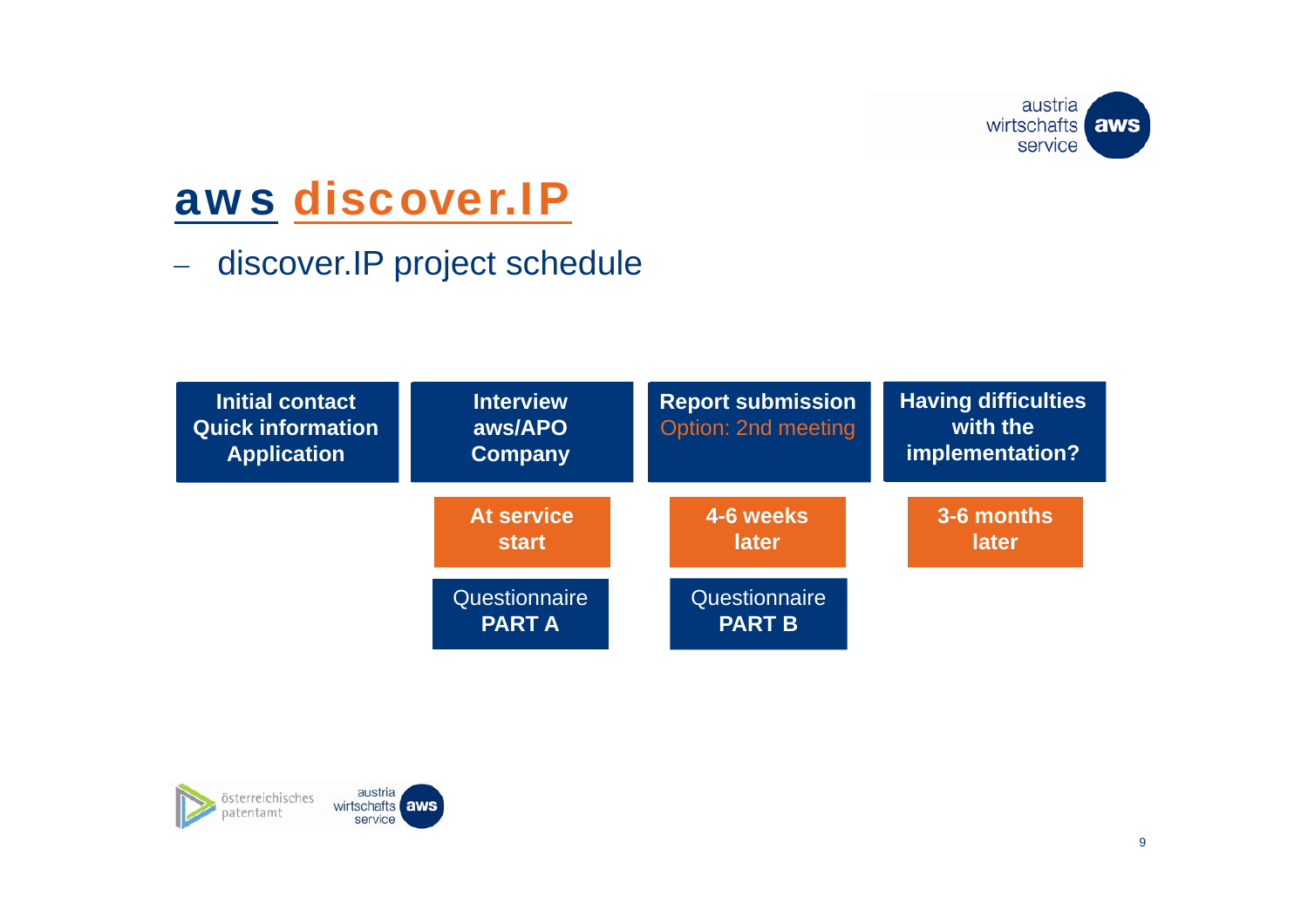

- Conclusions drawn from discover.IP projects
	- IP strategy = set of measures
	- $\overline{\phantom{m}}$ Integrate IP issues in an early stage of the R&D process
	- $\equiv$ Do novelty search/Freedom to Operate search thoroughly
	- $\equiv$ Conclude agreements on IP before starting collaboration etc.
	- $\equiv$ Improve documentation
	- Seek for professional assistance (patent attorneys etc.)
	- Learn from Best Practice examples

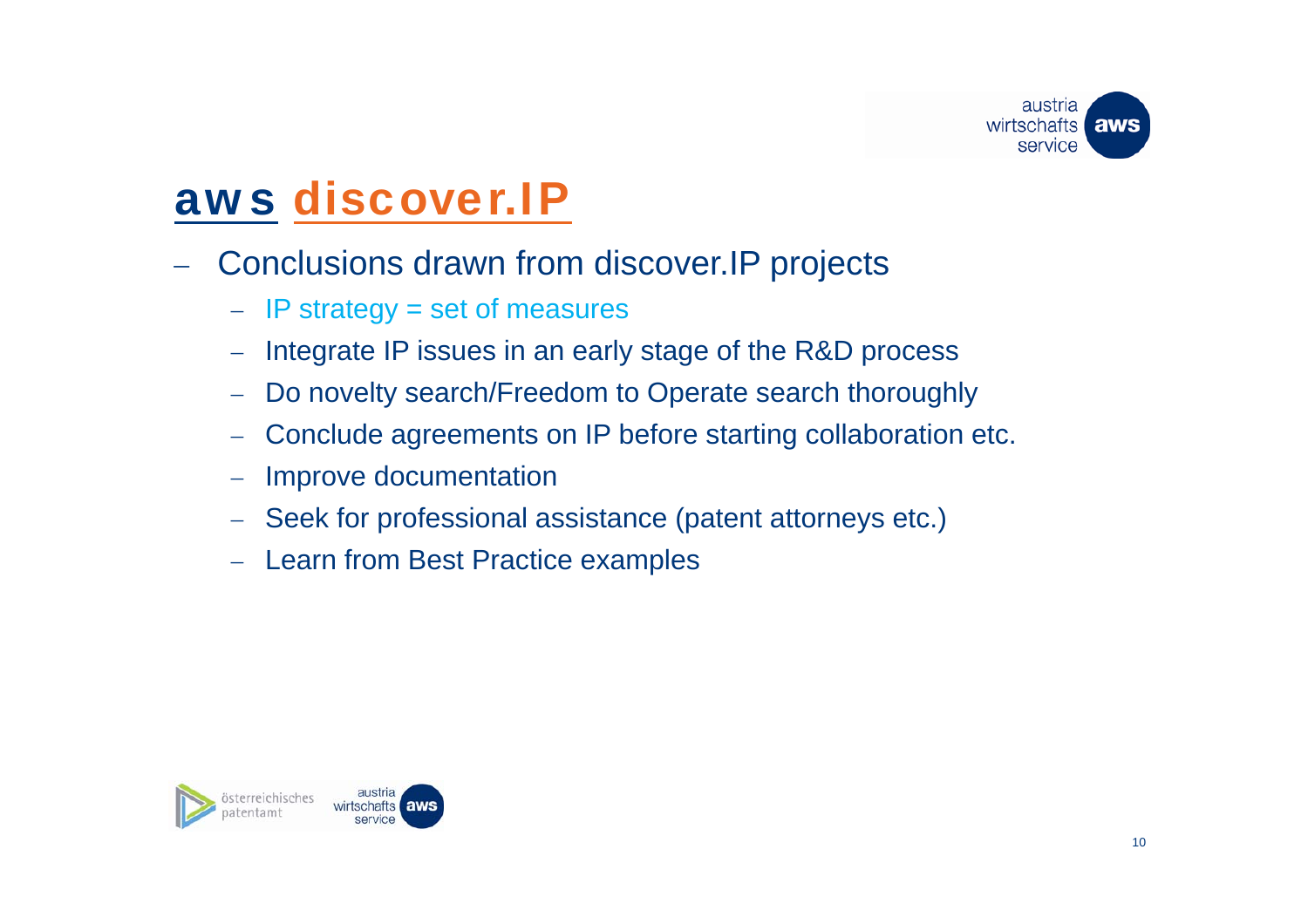

- ca. 350 discover.IP audits completed since October 2008
- Majority of the projects in the fields of: mechanical engineering, electrical engineering, information technology
- Focus on technology-oriented companies.
- 2011: extension of the service to companies in the field of creative industries and entrepreneurs with IPR- related questions

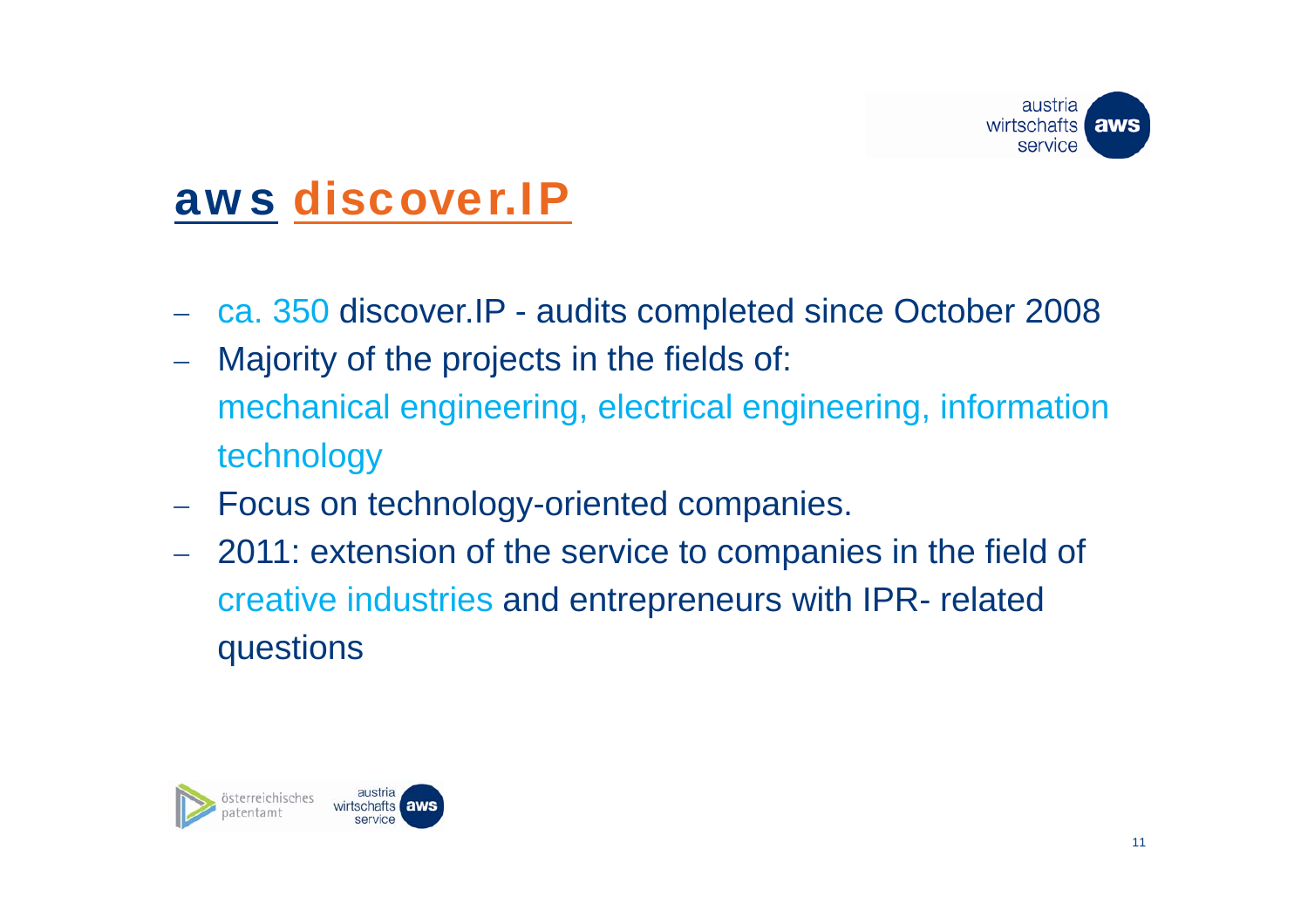

**Anyline (9yards GmbH )**



What is Anyline? Real time image recognition for mobile devices

- Maximum precision, speed
- Reliable under extreme conditions
- Works offline no server required

High-tech

Algorithms developed specifically for smartphones



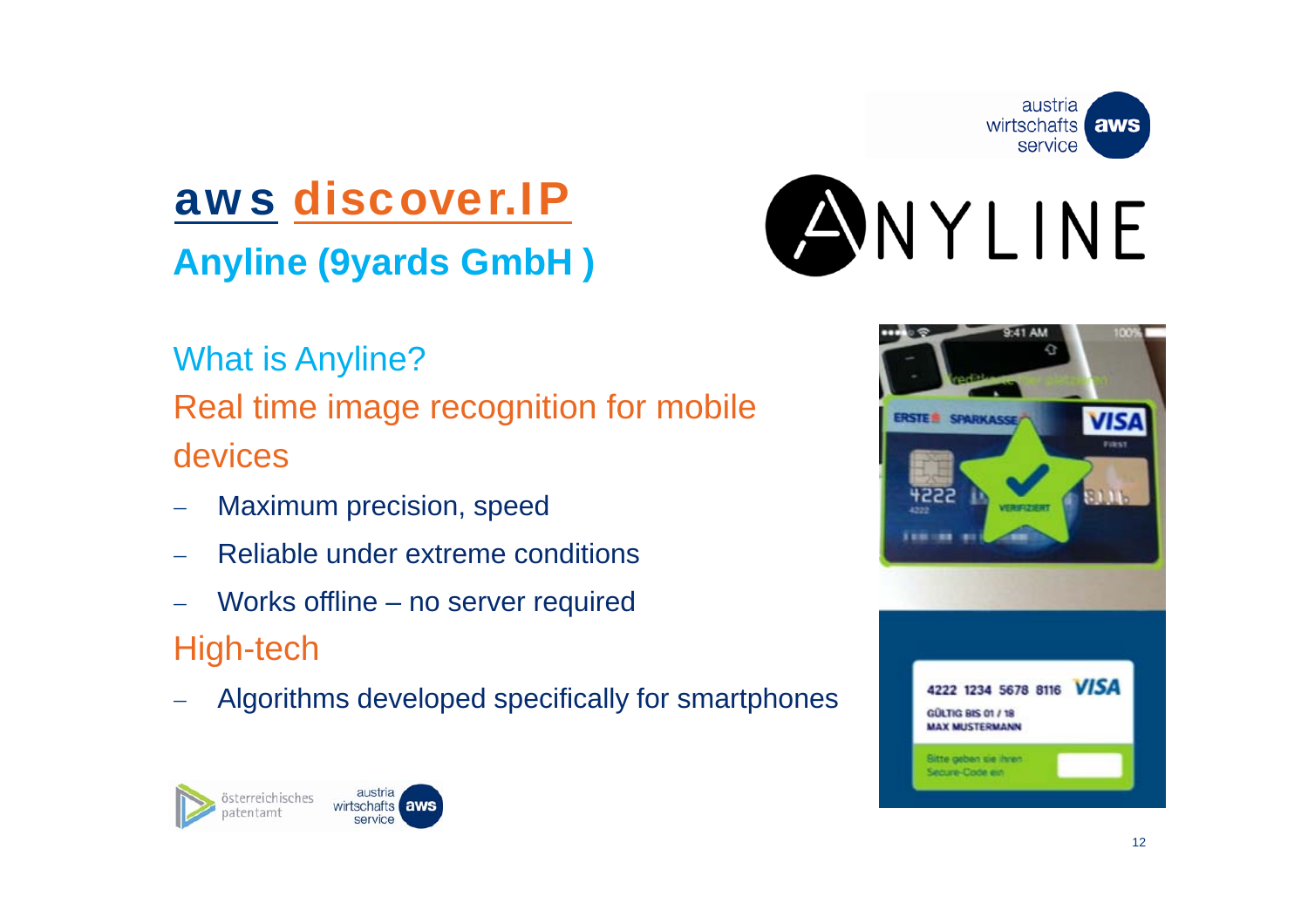

### aws discover.IP**Anyline (9yards GmbH)**



What IP measures have been taken?

- IP clauses in service contracts
- Trademark registration for **Anyline**
- Stop use of cloud services (dropbox etc.)
- Protection of the source codes (frameworks, encryption)
- Protection at the office through RFID lock (topic: lunch break)
- Austrian patent application (April 2014)

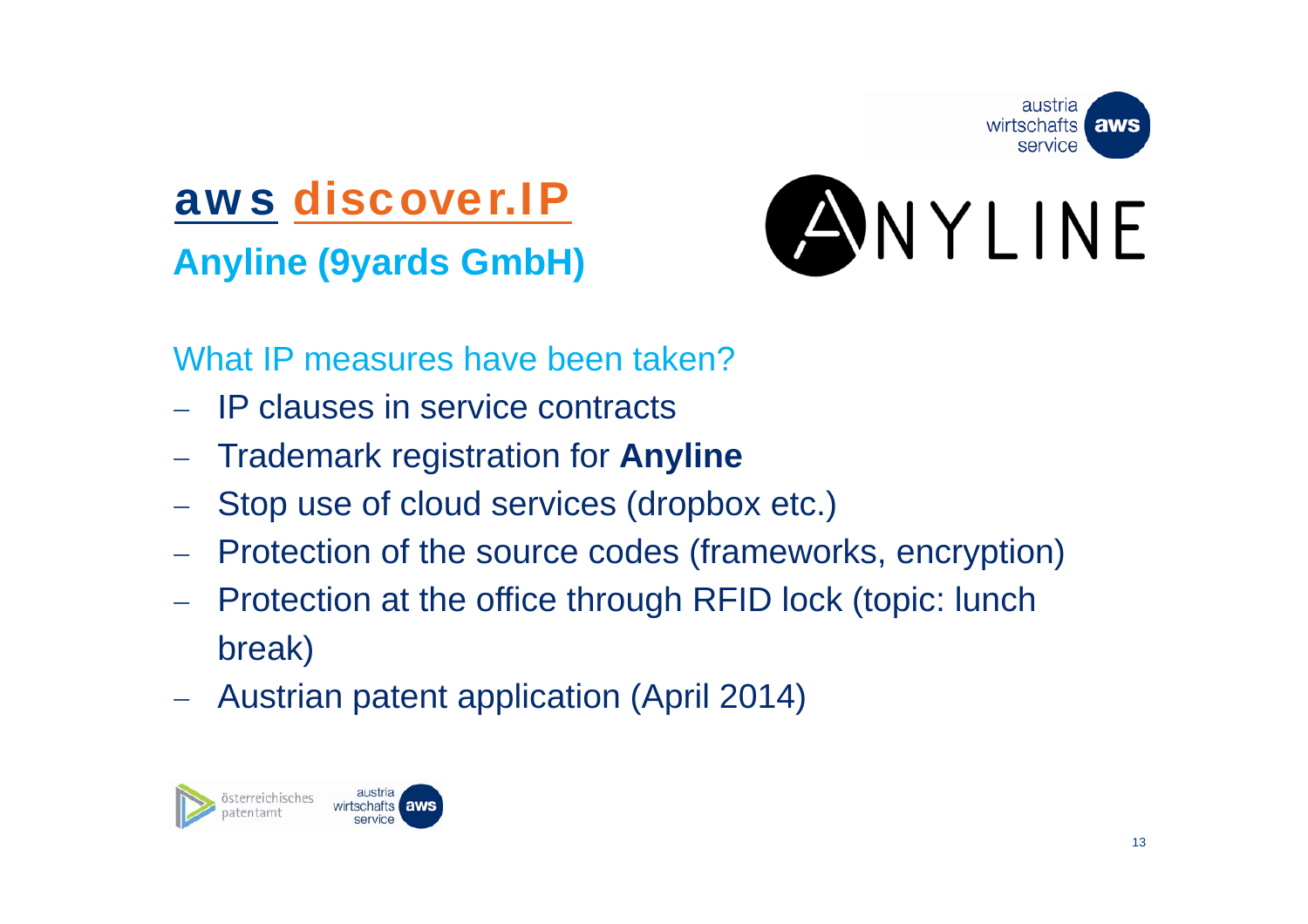

**Anyline (9yards GmbH)**



Why apply for a patent?

- Technology protection against third parties
- Demonstrate technological competence (for customers)
- Credibility of innovation capacity (for investors)